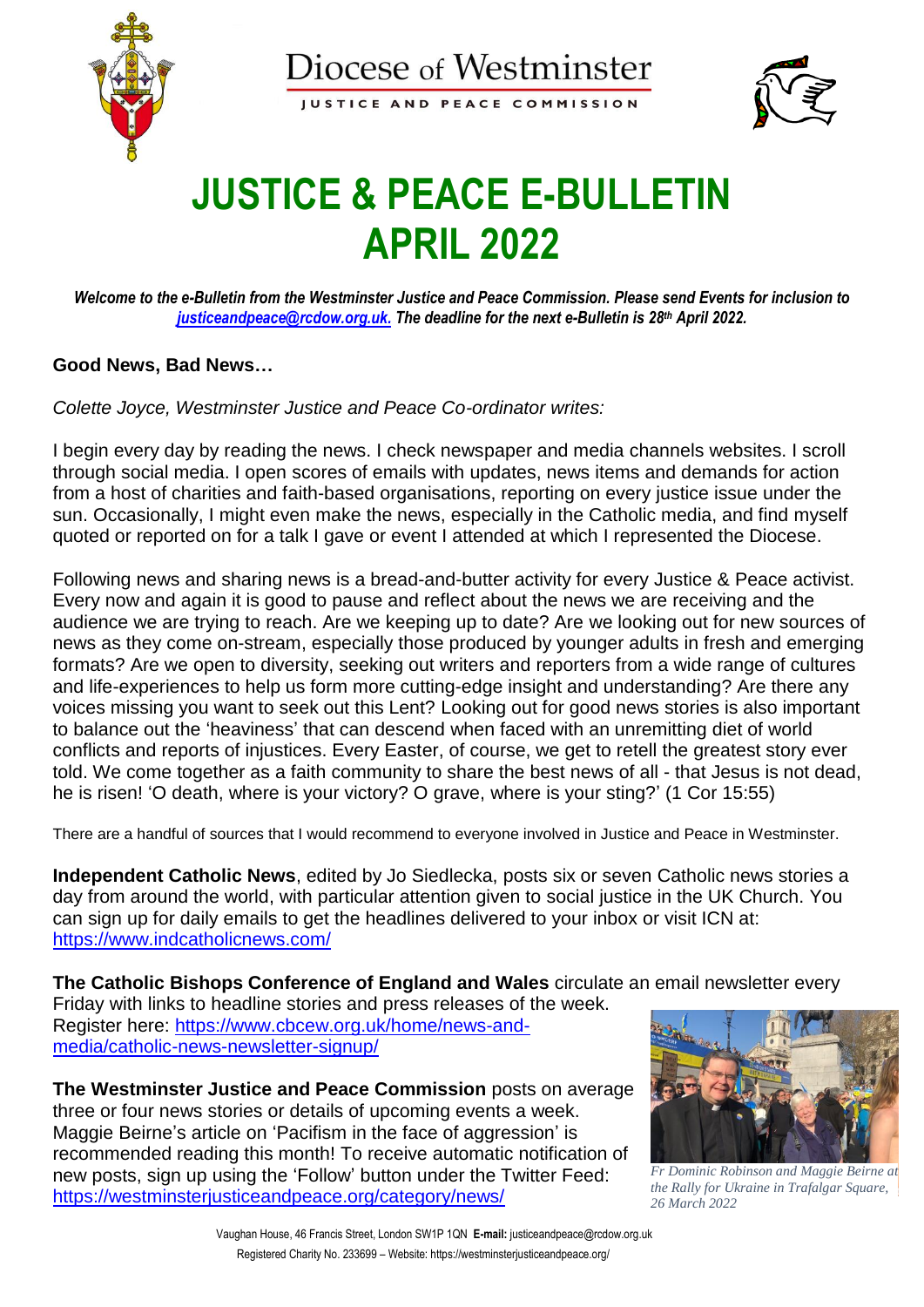

**IUSTICE AND PEACE COMMISSION** 



## **DIARY OF EVENTS 2022**

**5 th April, 6.30 - 7.45pm: Westminster Abbey Institute Lecture Series on Trust in Public Life 'The Roots of Trust: theological and political reflections on trust in troubled times' -** The Nave, Westminster Abbey. Speaker: Dr Anna Rowlands, St Hilda Professor of Catholic Social Thought and Practice. Chair: Revd Dr James Hawkey. [Free but booking is essential](https://www.westminster-abbey.org/abbey-events/lectures-and-talks/2022/april/charles-gore-lecture-2022?utm_source=Westminster+Abbey+Institute&utm_campaign=266b74494c-EMAIL_CAMPAIGN_2018_09_12_02_20_COPY_02&utm_medium=email&utm_term=0_68121f77ac-266b74494c-197599850&mc_cid=266b74494c&mc_eid=e5422ef191)

**7 th April, 7.00-8.30pm: CAFOD – 'Parliament in Your Parish: Celebrating success and next steps.'** Share your climate concerns with MPs <https://cafod.org.uk/News/Events/PIYP-next-steps>

**7 th April, 7.00-9.00pm: Westminster Youth Service – RESONATE.** Evening for Young Adults at Vaughan House, 46 Francis Street, London, SW1P 1QN. 'Caring for Creation in London and Hertfordshire.' Facilitated by Colette Joyce, Westminster Justice and Peace Co-ordinator. Sign up here:<https://form.jotform.com/220512808267353>

**9 th April: Extinction Rebellion in Hyde Park.** Includes Christian Climate Action events. <https://extinctionrebellion.uk/next-uk-rebellion/>

**22nd April: Earth Day** <https://www.earthday.org/>

**23rd April, 11am – 5pm: CAFOD - RENEW Young Adult Event (18-30).** In the face of injustice will you sit back...or step up? Do you hear the cry of the earth and the cry of the poor...and will you answer? Join us at CAFOD's headquarters in London and find out how you can play your part in challenging the root causes that drive poverty, injustice, and the climate crisis. Fr Martin Newell CP is the guest speaker. **Don't miss it!** [https://cafodyoungadulteventtickets.eventbrite.co.uk](https://cafodyoungadulteventtickets.eventbrite.co.uk/)

**23rd/24th April, 1-5pm: Online Earth Day Conference. London Jesuit Centre.** Exploring the climate crisis, how to respond, and where God is working within it. <https://londonjesuitcentre.org/earth-day-conference>

**25th April, 12.30-1.30pm: Prayer Vigil outside the Home Office with Westminster Justice & Peace and London Catholic Worker** to pray for migrants seeking safe passage to the UK. Contacts Barbara Kentish (J & P) [barbarakentish@talktalk.net](mailto:barbarakentish@talktalk.net) and Br Johannes Maertens (LCW) [johanmaertens@hotmail.com](mailto:johanmaertens@hotmail.com)

**26th April 2022, 11:00am-12:30pm: Caritas Quarterly Meeting of Diocesan Food Projects –** Join the network of Catholic institutions, charities, projects and enthusiastic volunteers creating a society where no one goes hungry! [https://www.eventbrite.co.uk/e/diocese-of-westminster-caritas](https://www.eventbrite.co.uk/e/diocese-of-westminster-caritas-food-collective-tickets-251164338297?aff=ebdsoporgprofile)[food-collective-tickets-251164338297?aff=ebdsoporgprofile](https://www.eventbrite.co.uk/e/diocese-of-westminster-caritas-food-collective-tickets-251164338297?aff=ebdsoporgprofile)

**2 nd May: Annual Mass for Migrants, Westminster Cathedral - 2.00pm Banner Procession, for 2.30pm Mass** *(NB revised time)* for the Dioceses of Brentwood, Southwark & Westminster.

**7 th May, 11am-3pm: NJPN Networking Day** – London (tbc).

**9 th May, 12.45-2.00pm: Southern Dioceses Environment Network – All Creatures Great and Small: Reflecting on biodiversity.** Guest speaker John Paul de Quay from [Journey to 2030.](https://journeyto2030.org/) Register with Eventbrite: <https://www.eventbrite.co.uk/e/255436105267>